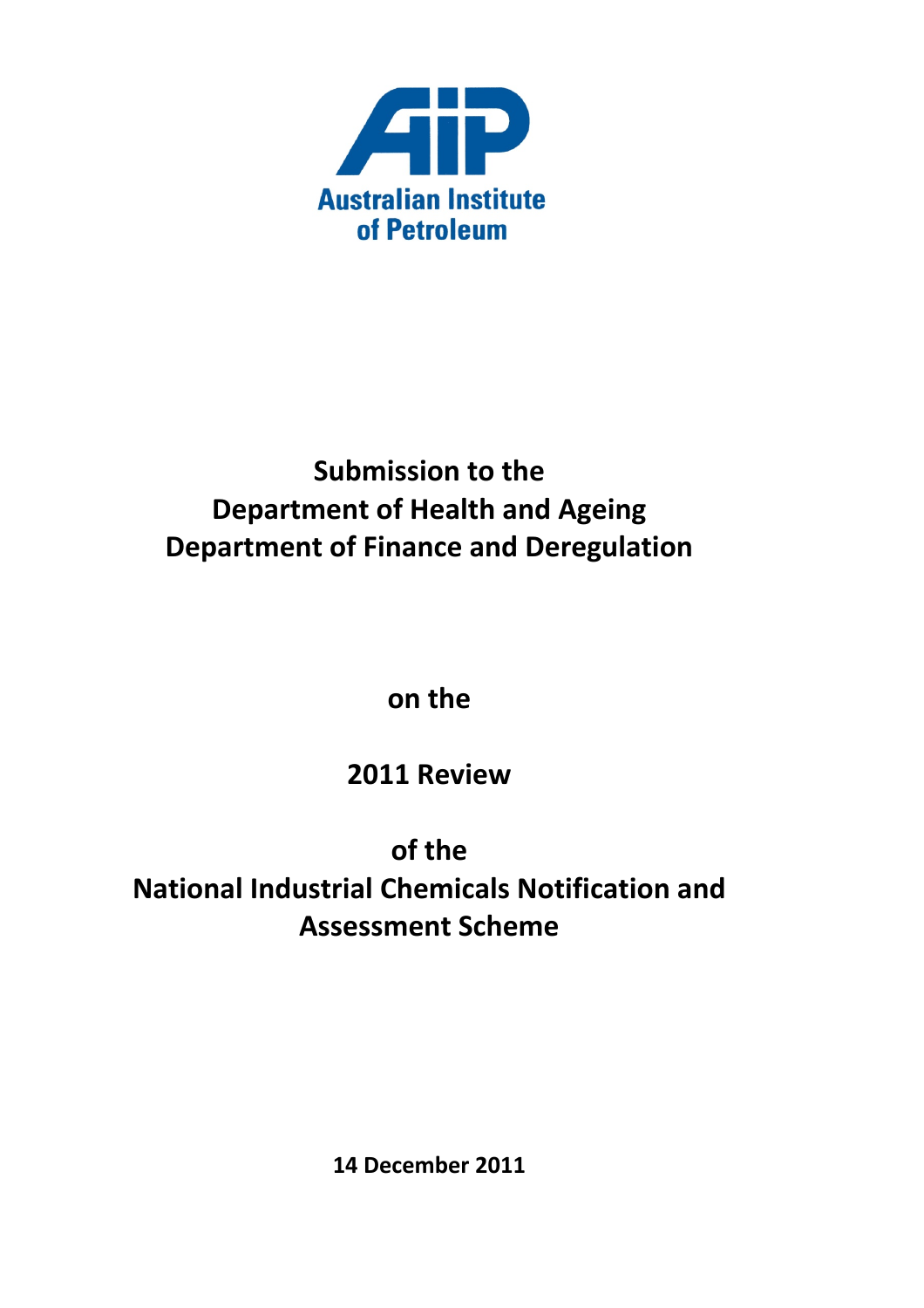#### **ABOUT AIP**

The Australian Institute of Petroleum (AIP) was established in 1976 as a non‐profit making industry association. AIP's mission is to promote and assist in the development of a sustainable, internationally competitive petroleum products industry, operating efficiently, economically and safely, and in harmony with the environment and community standards.

AIP member companies play various roles in the fuel supply chain. They operate all of the petroleum refineries in Australia and handle a large proportion of the wholesale fuel market. However, AIP member companies directly operate and control only a relatively limited part of the retail market.

AIP is pleased to present this submission on behalf of the AIP's four core member companies:

 BP Australia Pty Ltd Caltex Australia Limited Mobil Oil Australia Pty Ltd The Shell Company of Australia Limited

#### **Contact Details**

Should you have any questions in relation to this submission, or require additional information from AIP, the relevant contact details are outlined below.

> Mr Paul Barrett Deputy Executive Director Australian Institute of Petroleum Limited GPO Box 279 CANBERRA ACT 2601 Phone: (02) 6247 3044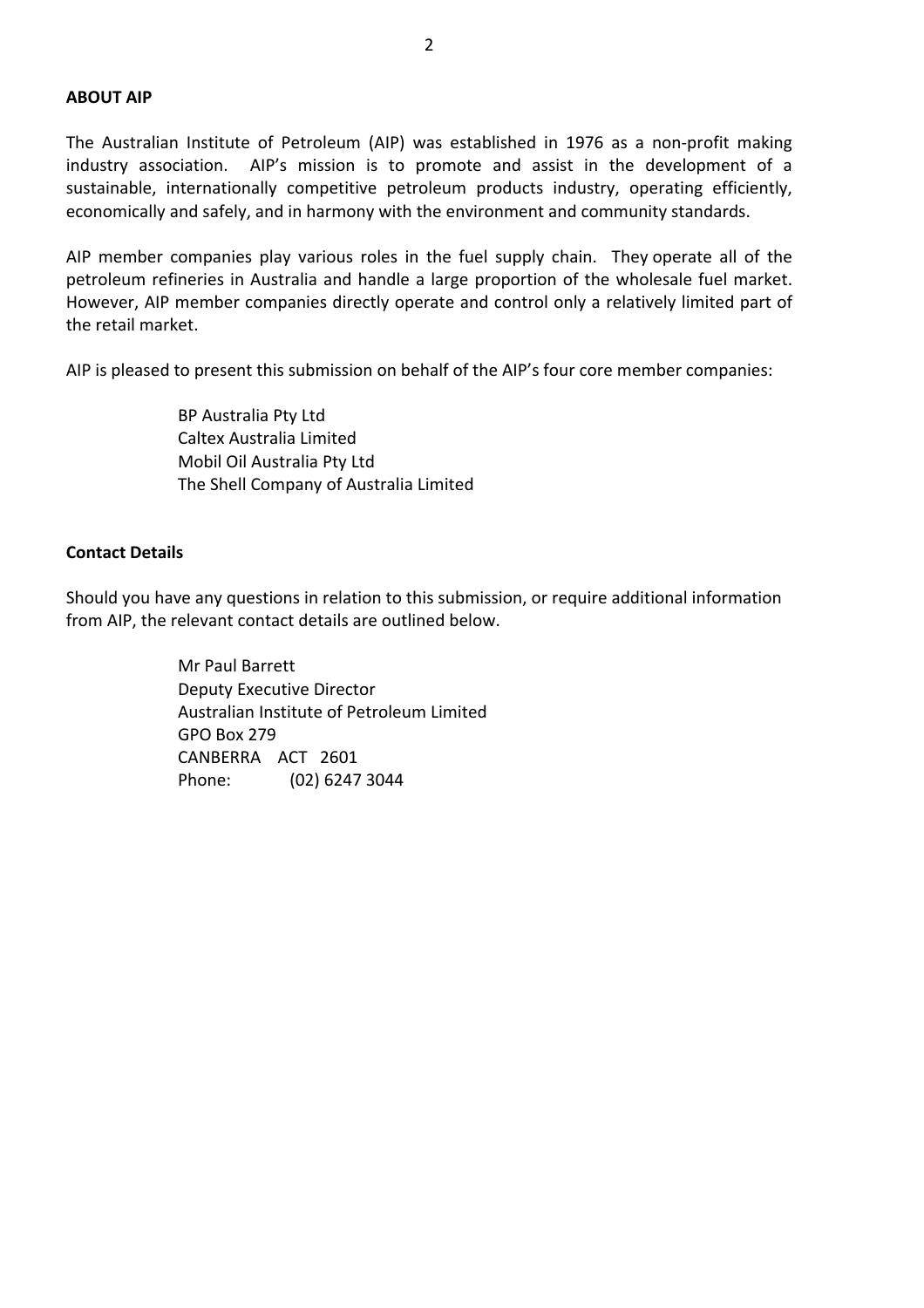### **Introduction**

AIP member companies remain concerned that the *Industrial Chemicals (Notification and Assessment) Act 1989* and the subsequent NICNAS as applicable to additives in imported fuel has unintended trade, cost and supply reliability consequences. In particular, the present legislation has already had the consequence of limiting the choice of available fuel cargoes in short fuel market situations due to the presence of fuel additives for which the AICS registration status could not be confirmed.

While the industry has been fortunate to avoid market stock-out(s) in previous instances (sometimes at significant cost penalty) there remains the probability that the current legislation may, at some point in the future, result in a temporary inability to supply fuel to part of the Australian market for one or more member companies.

AIP proposes that alternative methods for the regulation of additives in imported fuels, specifically diesel CAS 68334‐30‐5 and Gasoline CAS 8006‐61‐9, be considered that allows for additives already blended into finished fuels imported from international sources to be recognised as a component of fuel and not regulated separately as is currently the case. This approach is consistent with the approach taken by New Zealand for imported diesel and retains adequate regulated controls for fuels.

We look forward to further consultation with the review team to develop workable solutions that will not weaken human health and environmental protection.

## **Additives in the Australian Fuel Market**

In recent years, Australian fuel imports have increased as market demand has increased and Australian refining capacity has decreased. This trend is expected to continue due to projected growth in demand, specifically in the mining sector.

Diesel and petrol imports to Australia in 2010‐11 were 45% and 15% respectively of total Australian demand. During planned and unplanned shutdowns of Australian refineries, there was also a temporary but significant increase in importing requirements. Fuel sold in Australia must meet the *Fuel Quality Standards Act* 2000 (Cth) (FQSA) requirements, which are amongst the most stringent in the Asia Pacific region. These tight specifications mean that there is a limit to the number of suppliers of Australian quality fuel in the region.

Additives are an intrinsic component of fuel and are critical to allow fuel to meet FQSA specifications. Fuel additives used by the industry are present in the fuel at low dose rates and their chemistries evaluated to ensure they do not materially increase the health, safety or environmental risks of the fuel or its merchantable quality. At present, importing fuel has the additional restriction that the components of all additives in the imported fuel which meet NICNAS criteria must be registered on the Australian Inventory of Chemical Substances (AICS) registry administered by NICNAS pursuant to the *Industrial Chemicals (Notification and Assessment) Act* 1989 (Cth) (ICNAA), before the fuel can be imported into Australia.

AIP member companies' experience is that new additive formulations are regularly being introduced to the market and used by refineries in the Asia Pacific region. Unfortunately the additives used by fuel manufacturers at some international supply locations have limited technical information available regarding composition, and increasingly the additive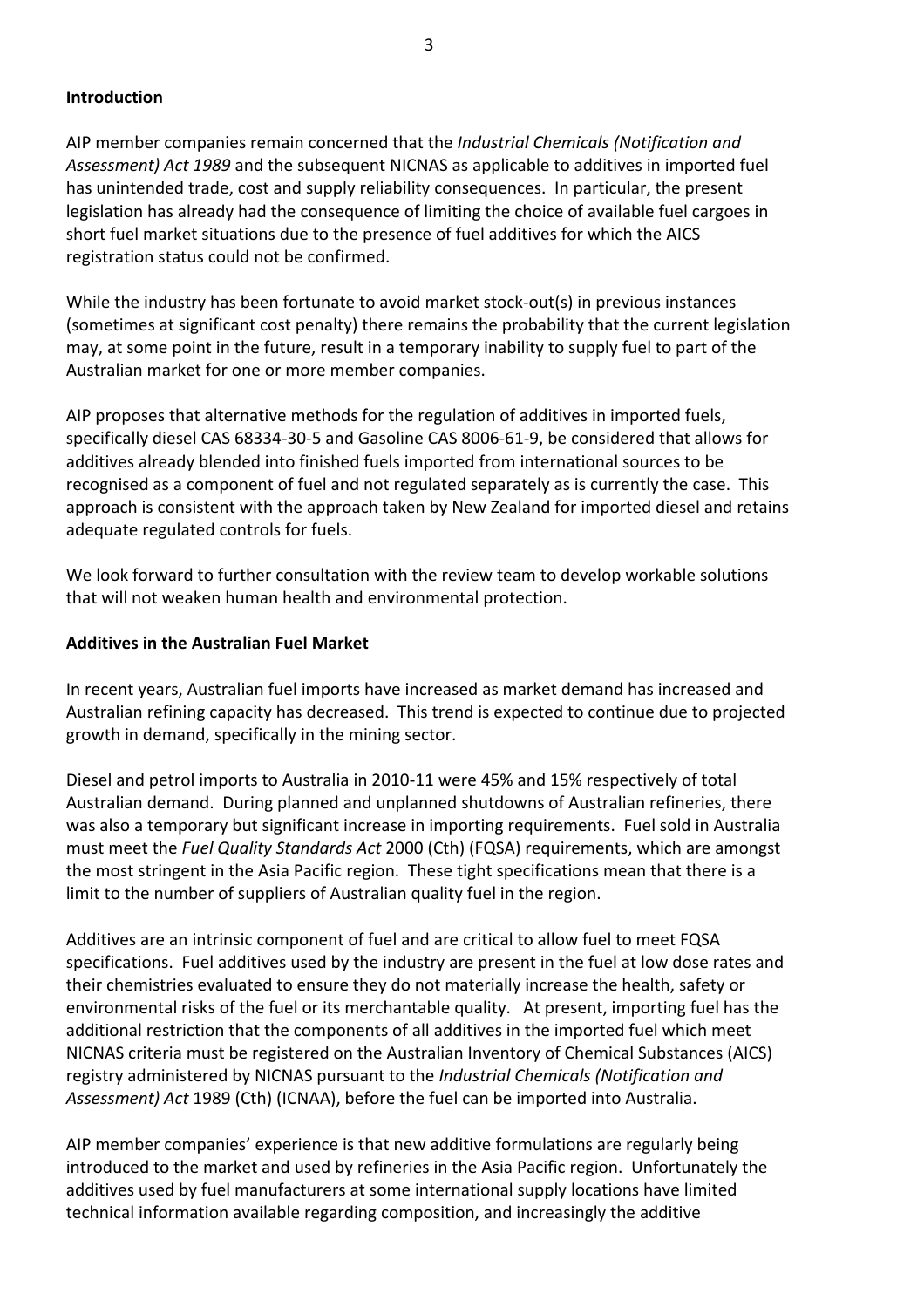manufacturer has not sought nor contemplated registration of their formulation components on AICS. As the exporting country has little or no incentive to register these additives, it is unknown whether the components of these new additives are already registered on AICS. In other instances little information is available as the additives are viewed as proprietary, thus making it impossible for a finished fuel importer to independently determine the AICS registration status of an additive formulation. Examples of purposes for which fuel additives are employed are antioxidants, metal deactivators, corrosion inhibitors, conductivity improvers, cold flow improvers and lubricity improvers.

AIP member companies typically see that the additive manufacturers are seeking registration on the European Inventory of Existing Chemical Substances (EINECS) and/or the USA's Toxic Substances Control Act (TSCA) for their additive formulations. However, where the additive manufacturer does not have a presence or market for the neat additive in Australia (or has not intended to import that particular formulation into Australia) it is unlikely that they have taken on the additional workload to have the additive components registered in Australia. Even when the additive manufacturer does register a new component chemical in Australia, the exclusive importation rights afforded by registering the component creates a barrier to importing finished fuel containing additive using this chemical component unless member companies seek extension under the additive manufacturer's approval.

As a result, adherence to present NICNAS requirements is resulting in reduced levels of available supply and consequent exposure to increased costs caused by:

- A reduced pool of potential suppliers;
- Delay to importation from a supplier while waiting for extensions, exemptions and/or permits; and
- Rejected shipments when additive AICS listing cannot be validated in a timely manner, even where EINECS and/or TSCA listing has been confirmed.

The frequency of this problem, already a significant issue for fuel importers, will only increase as Australia's reliance on imports increases and is further exacerbated during periods of refinery shutdowns both planned and unplanned, and especially where natural disasters such as the Japanese Tsunami can further short the market of available AICS compliant fuel cargoes.

As new additives do present in the market and become prevalent in available cargoes, AIP member companies continue to work with additive manufacturers to persuade them that confirming AICS registration of their additive formulations is in their best interest, but this is a slow process.

These issues and solutions have been raised and actively discussed with NICNAS since 2008. NICNAS have been responsive to the noted concerns but acknowledge their operations are constrained by the legislative framework within which they operate.

## **NICNAS issues and implications**

To restate the fundamental issues:

• Fuel additives are an intrinsic part of fuel manufacturing and are present in petrol and diesel fuels at generally less than 0.5 mass% (for example cold flow improvers in diesel).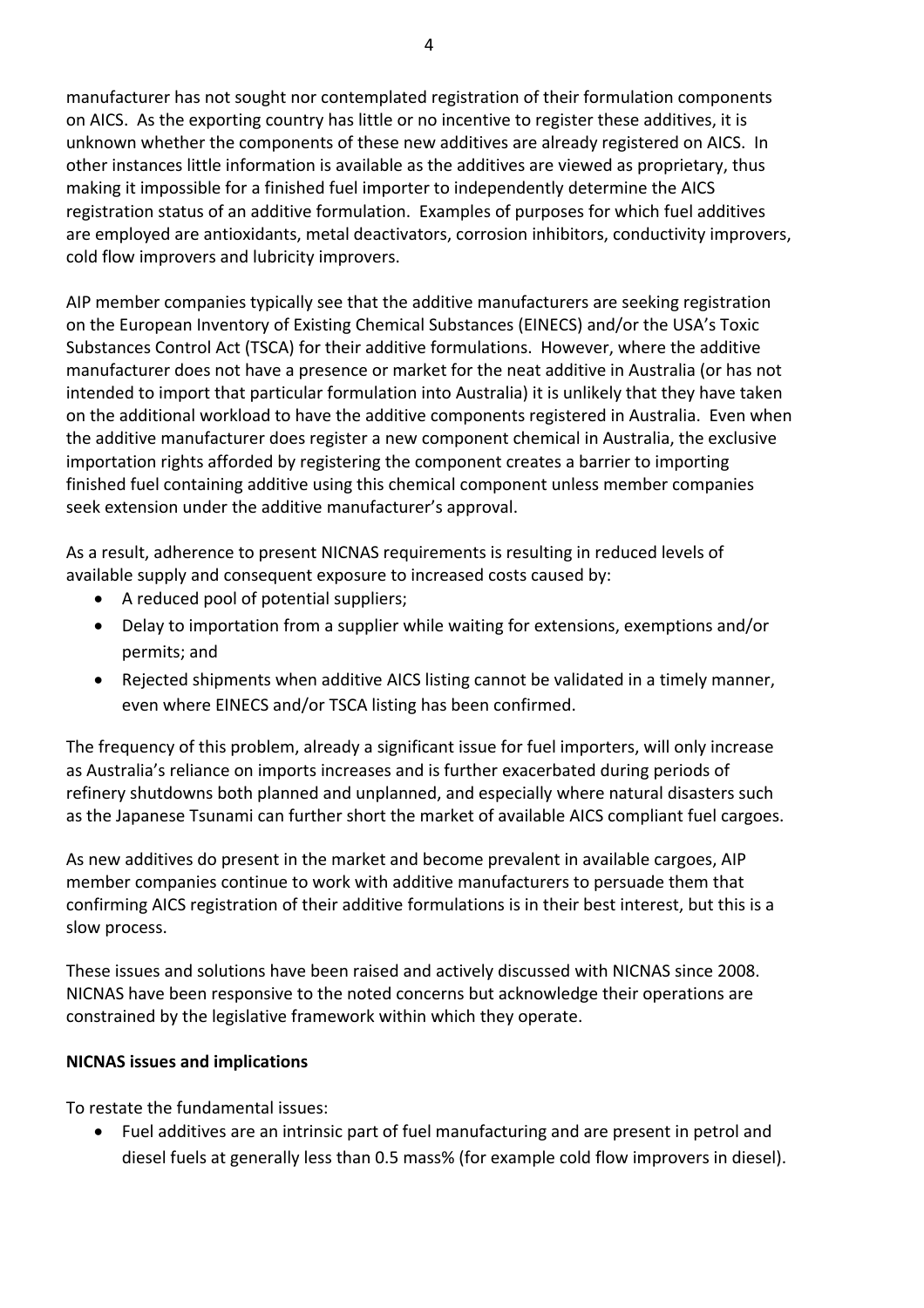- The additives are designed to impart properties to the finished fuel so as to ensure they are both of merchantable quality (fit for purpose) as engine fuels and meet legislated fuel specifications.
- Fuel additive manufacturers continually seek to improve additive formulations and offer new formulations with the inclusion of new chemistries which may not be AICS registered or have not been confirmed to have been already registered on the AICS. However, the additive manufacturer may have already confirmed the formulation is compliant with other registration schemes such as EINECS (European Union) or TSCA (United States).
- Fuel manufacturers in other countries who tend to supply into the open market do not always use additives whose formulations are AICS registered.
- NICNAS requires all qualifying chemical components fuel additive formulations to be registered on the AICS. However the AICS non‐confidential Registry only lists individual chemicals and not an additive manufacturer's brand names for blended additive formulation. This makes it difficult to determine compliance of a blended additive formulation without the willing assistance of the additive manufacturer since many additive components or entire formulations are regarded by the manufacturer as proprietary and as such they are not freely available to allow a third party to independently check/confirm that all components of the additive packages are AICS Registered.
- While NICNAS includes an exemption category *'Non cosmetic (No Unreasonable Risk)'* for limited importation the restriction of a maximum 100 kg per annum is too restrictive given the magnitude of fuel imported volumes. For example, a single diesel fuel cargo spot purchase can be as much as 50 kilotonne. If an additive of indeterminate AICS registration status is present in the fuel at a maximum of 500 mg/kg this would yield an imported amount of 25,000 kg of potentially unregistered additive.
- These NICNAS requirements limit the sources of fuel and most importantly remove third party traders as potential suppliers who may know that an additive is present in fuel but cannot confirm the additive formulation is AICS registered.
- Outside of Australia, introduction process for a new additive formulation by a refiner or third party fuel blender is not guaranteed to include assuring the additive has been AICS registered.

We do not believe that the impact of NICNAS requirements for fuel importers of this issue has been fully appreciated. Especially the need for timely action required of the member companies to purchase spot cargoes to fill unplanned shortfalls in supply, organise the shipping and the shipping time.

Australia imports over 45% of it diesel supplies from the Asian region, notably Japan, Singapore, South Korea, Taiwan and, increasingly, India. The majority of the supplies are sourced under term contracts where the additives can be identified and the fuel importer and/or their supplier has the time to confirm with the additive manufacturer that the additives components are listed on the AICS Register.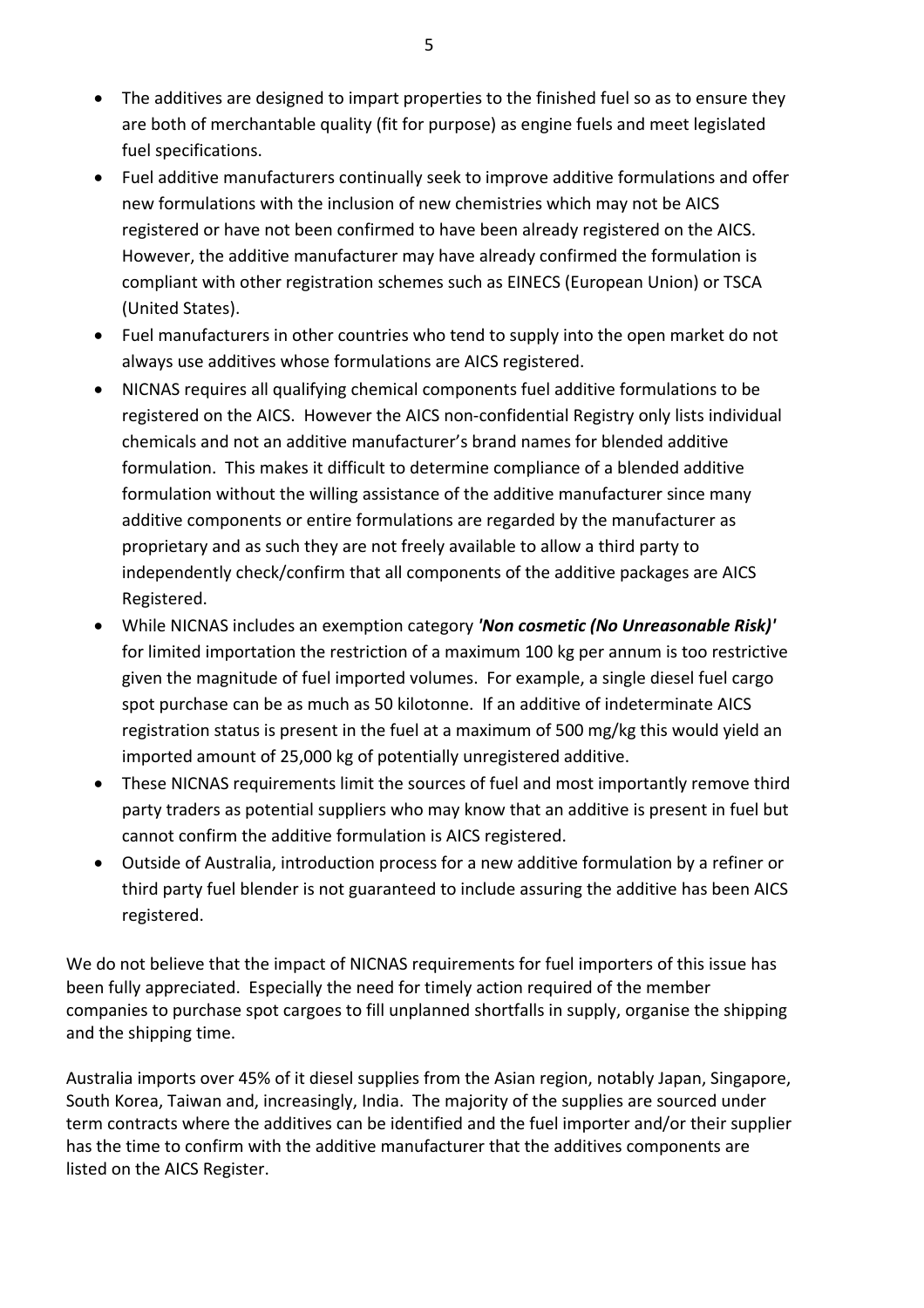Where a load does not materialise for whatever reason or there is unanticipated demand, a fuel importer will have to enter the spot market. The fact that the fuel importer enters the spot market means that the supply is time critical where no ready source of alternative supply has been identified.

The key spot market is the "Platts Window" in Singapore where loads are freely traded to "Platts specifications" with some cargoes meeting the Australian fuel quality standards. However, there is generally no control over what additives may have been used in the fuel's manufacture. Fuel importers will insist upon full disclosure by the manufacturer of all additives present in the finished fuel, to confirm all additives are AICS registered. However, not all fuel additives used by the fuel manufacturer may be AICS registered; most typically the AICS registration status can be indeterminate from readily available information such as additive Material Safety Data Sheets (MSDS).

Where the AICS registration status of an additive is not known, the potential importer will commence dialogue, primarily through the trader offering the cargo, to have the origin manufacturer confirm AICS registration of the additive(s) with their additive manufacturer. In parallel the importer may also attempt direct contact with the additive manufacturer but this is not always possible nor viewed as priority correspondence by the additive manufacturer, especially where they have no commercial interest or presence in Australia.

The nature of the spot market is that decisions on cargo purchases are time critical and can rarely await the technical correspondence required to affirm AICS Registration Status. Thus the fuel importer is left to either secure the cargo and risk not being able to import the cargo if it comes to pass that the additives components are not registered, or pass up the cargo and commence new negotiations in a decreased time window to prevent a stock out situation of the Australian fuels market.

This decision will be taken in a time critical environment over a period of hours to a few days. Either of these options does not present an acceptable risk to the fuel importer or the Australian fuel consumer, especially when indications are that there is a limited risk to human health and the environment where evidenced by the additive's registration on the EU's EINECS or US EPA's TSCA.

Additionally, the provenance of a particular batch/cargo of fuel can be difficult to determine because it may have passed through the hands of a number of traders in Singapore who will not give commercially sensitive details of sales and purchases. Hence tracing back to original refining manufacture can be difficult. Even when provenance can be established back to the original manufacture, the lack of direct commercial relationship between the end purchaser and the original manufacturer can make asking questions about what is perceived to be commercially sensitive information difficult with a lack of cooperation from the original manufacturer.

Moreover, additive manufacturers are continually updating their products and seeking to gain advantage over their competitors. In some instances there may even be very little or no difference in the chemical constituents of the additive but a name change for marketing purposes or to identify a different solvent concentration may render the additive's AICS registration status unknown. Consequently it is unable to be imported into the Australian market unless resolved with the additive supplier. This represents a heavy regulatory burden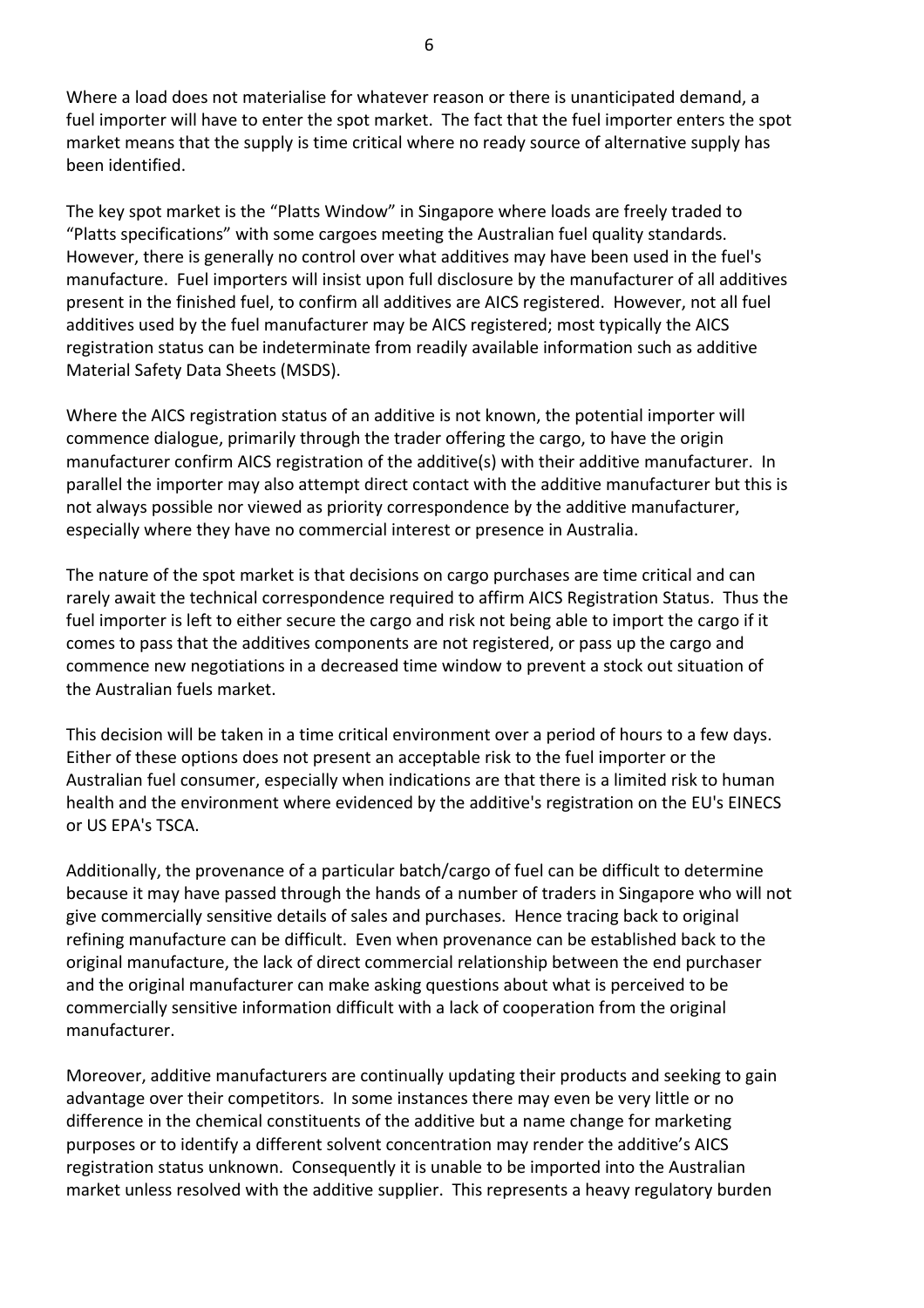## **International Alternative Approaches**

AIP is aware that New Zealand recognises that diesel fuel with additive is a discrete product and does not require that the additives (or components of the additives) are registered. This process recognises that the additives in diesel are:

- 1. Required to meet legislated standards
- 2. Are present in amounts of less than 5000 mg/kg (0.5%)
- 3. Are an essential part of the formulation of low sulfur diesel fuel
- 4. Are subject to supplier confidentiality which makes assessing them difficult

Both New Zealand and Australia import diesel from the same supply sources in Asia and therefore face the same issues with additives. From the time New Zealand commenced importing diesel, there has been no health, safety or environmental issues which could be attributed to the presence of additives. It is recognised that there is very little if any additional risk to health, safety or the environment with these diesel or petrol additives and the risk management procedures in place for handling of bulk fuel are adequate to address the presence of additives in the fuel at typical dose rates.

# **Proposed Change**

The only comprehensive solution identified requires legislative change. One option that should be considered as part of the current review is the alignment of the Australian model to one similar to that operated in New Zealand. New Zealand operates a similar regulatory environment and has an operational solution to address this issue:

- New Zealand HSNO (Hazardous Substances and New Organisms) legislation (administered by ERMA – Environmental Risk Management Authority) covers importation and handling of hazardous chemicals.
- HSNO legislation: fuel additives are allowed and recognised in the fuel descriptions (i.e. separate registration/reporting of additives is not required).
- Additives falling within these classes are allowed in fuel at dose rates of up to 5000 mg/kg.

AIP proposes that alternative methods for the regulation of additives in imported fuels, specifically diesel CAS 68334‐30‐5 and Gasoline CAS 8006‐61‐9, be considered that allows for additives already blended into finished fuels imported from international sources to be recognised as a component of fuel and are not regulated separately as is currently the case.

AIP does not propose that this change be adopted for all chemicals but only for those that are present as fuel additives only, are used at rates substantially less than 1% and are already present in imported fuel as an integral component to help meet Australian legislative or customer operability requirements. The implementation of the above solution would provide benefits to Australia's supply and trade interests and help ensure continuity of fuel supply for the Australian public and mining sectors.